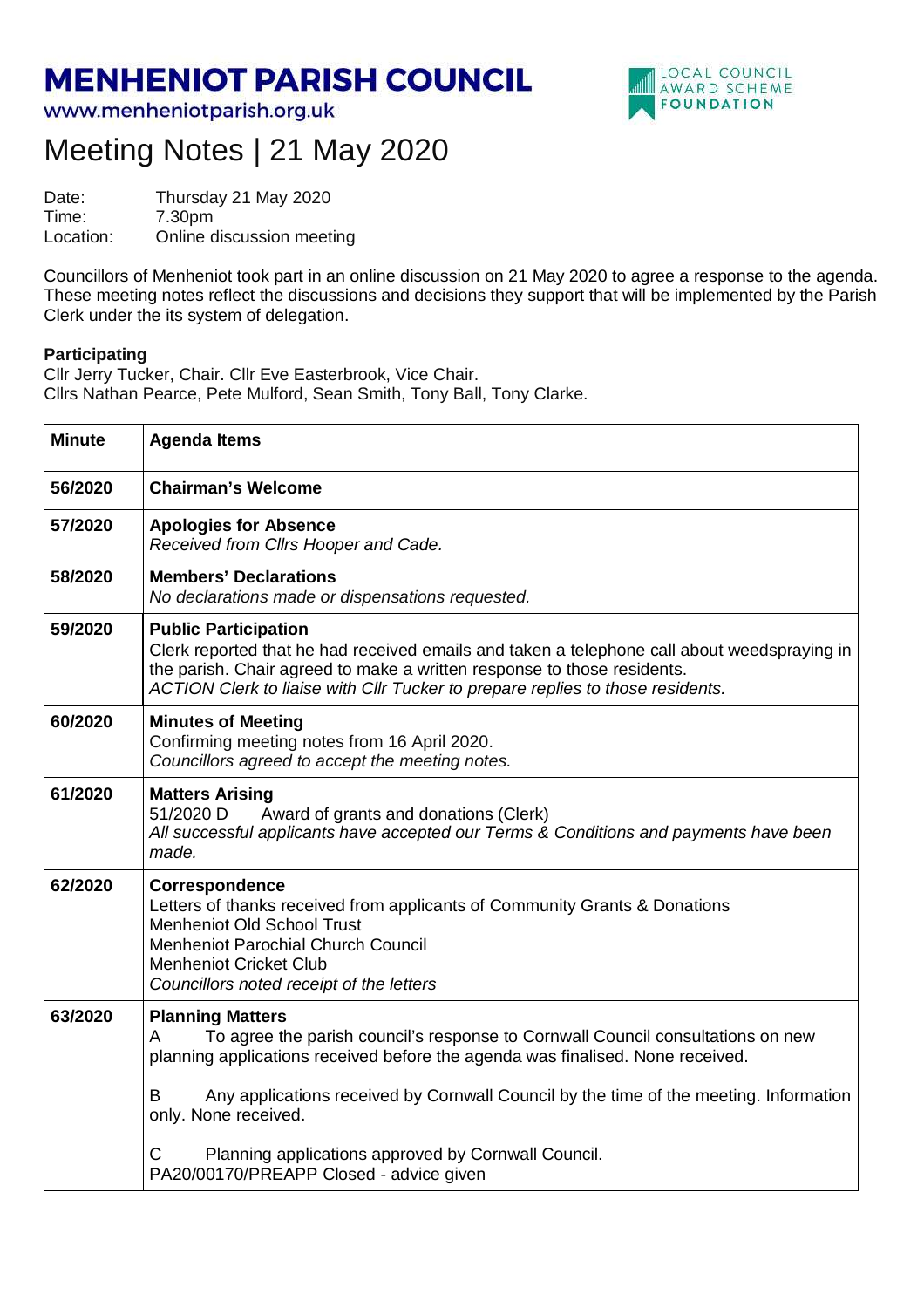|         | Applicant: Mr Michael Tucker<br>Location: Land North Of Trethawle Cottages Horningtops Cornwall PL14 3PF<br>Proposal: Pre-application advice for a single dwelling and cider barn to facilitate cider<br>production and perma-culture market garden                                                                                        |                     |                            |            |               |  |  |  |
|---------|--------------------------------------------------------------------------------------------------------------------------------------------------------------------------------------------------------------------------------------------------------------------------------------------------------------------------------------------|---------------------|----------------------------|------------|---------------|--|--|--|
|         | PA19/09497 APPROVED<br>Location: North Treviddo Barn Horningtops Liskeard Cornwall PL14 3PS<br>Proposal: Extension and remodelling to provide ancillary living accommodation.                                                                                                                                                              |                     |                            |            |               |  |  |  |
|         | PA19/11290 APPROVED<br>Applicant: Goldsworthy Wheal Honey Ltd<br>Location: Land South Of Wheal Honey Menheniot Cornwall PL14 3RG<br>Proposal: Change of use of open air storage yard to LPG bottle storage yard, with<br>associated engineering works.                                                                                     |                     |                            |            |               |  |  |  |
|         | PA20/01553 APPROVED<br>Applicant: Menheniot Primary School<br>Location: Menheniot Primary School East Road Menheniot Liskeard Cornwall<br>Proposal: Provision of temporary classroom in playground area, infilling of small open space<br>to provide teaching area to east elevation and siting of outdoor canopy teaching area.           |                     |                            |            |               |  |  |  |
|         | PA20/01825 APPROVED<br>Applicant: Mr & Mrs Stephen Chaston<br>Location: Trengrove House Merrymeet Liskeard Cornwall PL14 3LL<br>Proposal: Retrospective consent to repair and maintain the roof and walls of barns and<br>erection of close board wooden fence on top of retaining wall along the northern boundary of<br>property.        |                     |                            |            |               |  |  |  |
|         | PA20/01890 APPROVED<br>Location: Redundant Buildings East Of North Treviddo Farm Horningtops<br><b>Liskeard Cornwall PL14 3PS</b><br>Proposal: Conversion of existing barn to C3 dwellinghouse with erection of new structure to<br>house swimming pool to rear of plot (Resubmission of application no. PA19/06161 dated<br>$15.11.19$ ). |                     |                            |            |               |  |  |  |
|         | Planning applications refused by Cornwall Council or withdrawn by the applicant.<br>D<br>Information only. None refused.                                                                                                                                                                                                                   |                     |                            |            |               |  |  |  |
| 64/2020 | <b>Financial Matters</b><br>Accounts for Payment - Schedule 2020/21 - Members are to consider the payment<br>A<br>schedule and agree payment.<br>Councillors agreed to approve the schedule.<br><b>ACTION CIIr Easterbrook to authorise online payments</b>                                                                                |                     |                            |            |               |  |  |  |
|         | <b>Date</b>                                                                                                                                                                                                                                                                                                                                | Payee               | <b>Description</b>         | Pay        | £             |  |  |  |
|         | 26/05/2020                                                                                                                                                                                                                                                                                                                                 | RoSPA Playsafety    | Play area inspection       | <b>OLB</b> | 177.00        |  |  |  |
|         | 26/05/2020                                                                                                                                                                                                                                                                                                                                 | Came & Co           | Annual insurance premium   | <b>OLB</b> | 601.53        |  |  |  |
|         | 26/05/2020                                                                                                                                                                                                                                                                                                                                 | <b>Steve Foster</b> | <b>NDP Project Manager</b> | <b>OLB</b> | 1600.00       |  |  |  |
|         | 26/05/2020                                                                                                                                                                                                                                                                                                                                 | Prydis              | Accountancy support        | <b>OLB</b> | 114.00        |  |  |  |
|         | 26/05/2020                                                                                                                                                                                                                                                                                                                                 | Plandscape          | Ground maintenance         | <b>OLB</b> | 315.00        |  |  |  |
|         | 26/05/2020                                                                                                                                                                                                                                                                                                                                 | Groundwork UK       | <b>NDP Grant refund</b>    | <b>OLB</b> | 344.93        |  |  |  |
|         | 26/05/2020                                                                                                                                                                                                                                                                                                                                 | <b>HMRC</b>         | <b>PAYE</b>                | <b>OLB</b> | 126.00        |  |  |  |
|         | 26/05/2020                                                                                                                                                                                                                                                                                                                                 | <b>Salaries</b>     | April 2020                 | <b>OLB</b> | 722.00        |  |  |  |
|         |                                                                                                                                                                                                                                                                                                                                            |                     |                            |            | £<br>4,000.46 |  |  |  |
|         | B<br>Direct Bank Payment & Receipts. For information.                                                                                                                                                                                                                                                                                      |                     |                            |            |               |  |  |  |